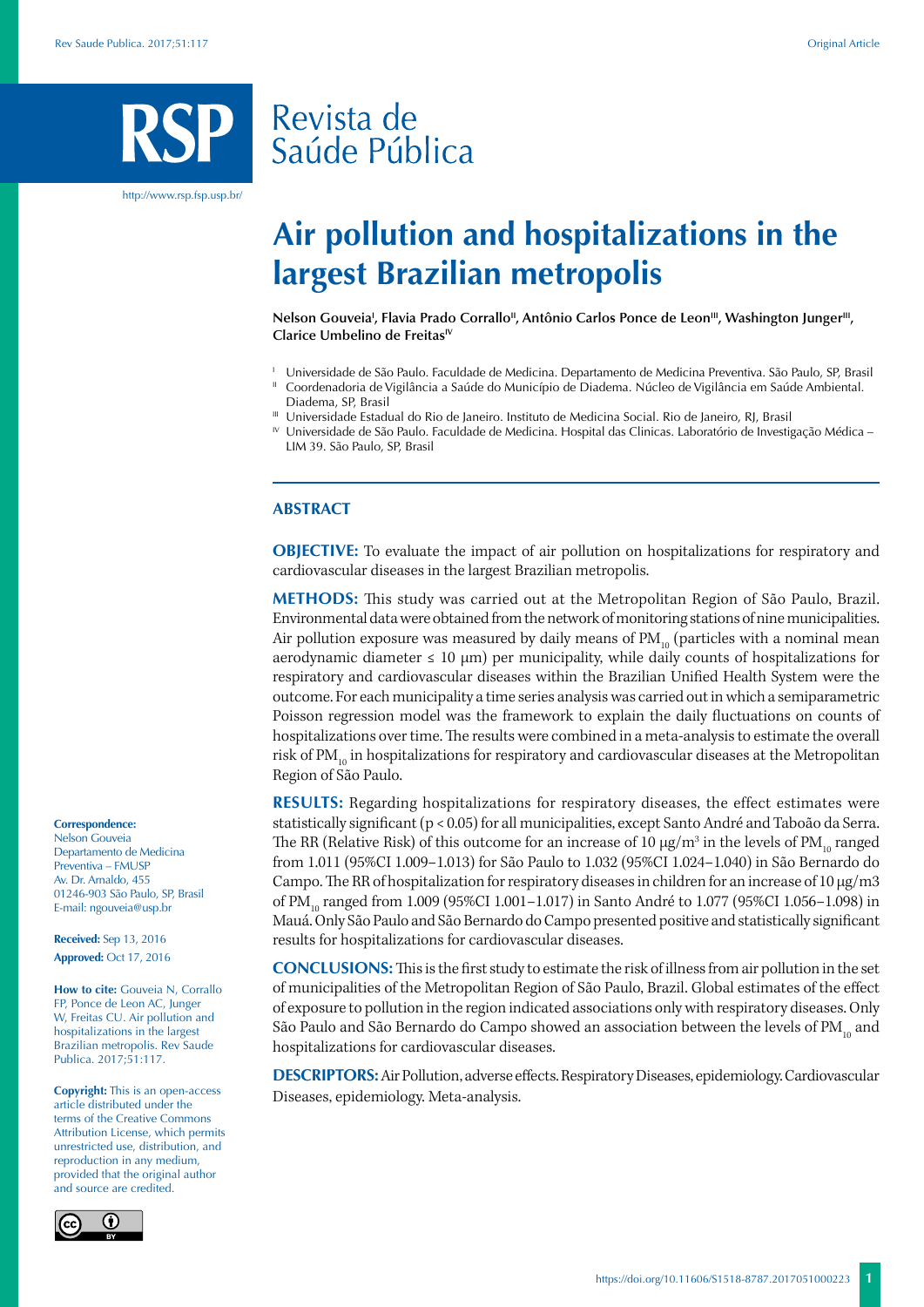### **INTRODUCTION**

The RMSP (Metropolitan Region of São Paulo), also known as Greater São Paulo, accounts for thirty-nine municipalities of the state of São Paulo, comprising an area of 7,946 km², with a population of approximately  $20$  million inhabitants in  $2010$  (Figure 1)<sup>a</sup>. The region had an estimated circulating fleet of 6.9 million vehicles in 2012, which corresponds to 49% of the fleet of the state, and it has the largest concentration of industries in Brazil, which put it in the spotlight in relation to air pollution and the study of its impacts from mobile and fixed sources<sup>b</sup>.

These sources of pollution accounted for the emission of approximately 132,000 metric tons per year of CO (carbon monoxide), 42,000 metric tons per year of HC (hydrocarbons), 77,000 metric tons per year of NO<sub>x</sub> (nitrogen oxides), 4,500 metric tons per year of PM (particulate matter), and 11,000 metric tons per year of SO  $_{\mathrm{x}}$  (sulfur oxides); in addition, vehicles account for 97% of CO emissions, 81% of HC emissions, 80% of NO<sub>x</sub> emissions, 48% of SO<sub>x</sub> emissions, and 40% of PM emissions<sup>c</sup>. We highlight that the RMSP is responsible for approximately 40% of the CO, NMHC (non-methane hydrocarbon), and RCHO (aldehyde) emissions and 30% of the NO<sub>x</sub>, PM, and SO<sub>2</sub> emissions in the state of São Paulo<sup>c</sup>.

Thus, in order to follow the evolution of air quality and to guide environmental control measures, CETESB (Environmental Company of the State of São Paulo) manages an air quality-monitoring network in the RMSP, with twenty-six fixed stations, in ten municipalities (Carapicuíba, Diadema, Guarulhos, Mauá, Osasco, Santo André, São Bernardo do Campo, São Caetano do Sul, São Paulo, and Taboão da Serra). Twenty-three of these stations measure particles with a nominal mean aerodynamic diameter  $\leq 10 \mu m (PM_{10})^b$ .



a Fundação Sistema Estadual de Análise de Dados. Portal de Estatísticas do Estado de São Paulo: tabelas da Região Metropolitana do Estado de São Paulo. São Paulo: SEADE; 2010 [cited 2016 Jul 1]. Available from: http://www.imp.seade.gov. br/frontend/#/tabelas

b Companhia de Tecnologia e Saneamento Ambiental de São Paulo. Relatório da Qualidade do Ar 2013. São Paulo: CETESB; 2014 [cited 2016 Jul 5]. Available from: http://www. cetesb.sp.gov.br/ar/qualidade-doar/31-publicacoes-e-relatorios

c Companhia de Tecnologia e Saneamento Ambiental de São Paulo. Emissões veiculares no Estado de São Paulo 2013. São Paulo: CETESB; 2014 [cited 2016 Jul 5]. Available from: http://veicular.cetesb. sp.gov.br/wp-content/uploads/ sites/35/2013/12/relatorio-

emissoes-veiculares-2013.pdf **Figure 1.** Municipalities that make up the Metropolitan Region of São Paulo, Brazil.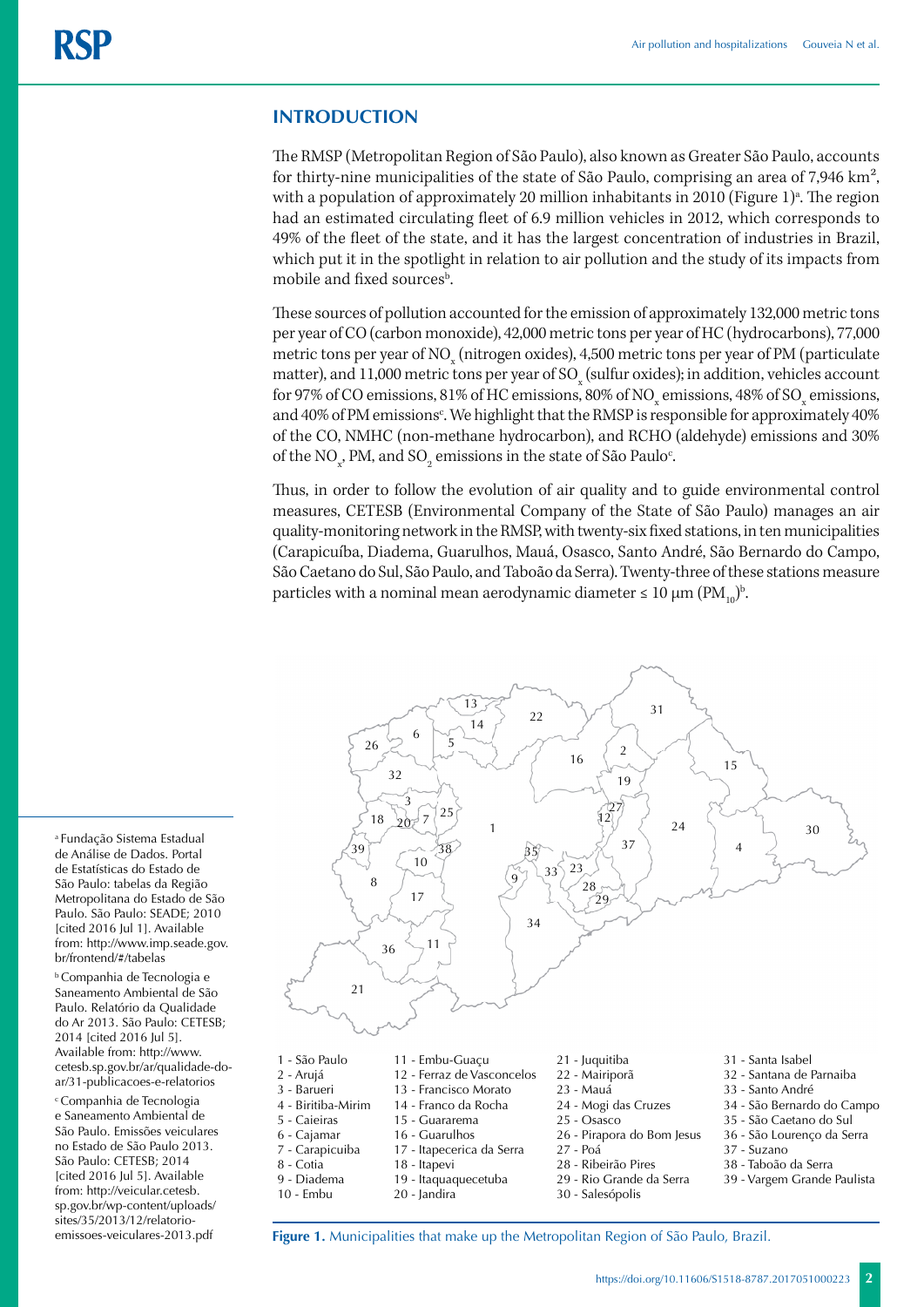Numerous studies have shown the impact of exposure to  $PM_{10}$  on health, with emphasis on respiratory and cardiovascular diseases. Among the respiratory outcomes, exposure to  $PM_{10}$ is associated with increased hospitalizations for asthma, pneumonia, and chronic obstructive pulmonary disease<sup>10</sup>, as well as exacerbation of symptoms associated with respiratory allergic diseases<sup>17</sup>. Regarding cardiovascular diseases, exposure to  $PM_{10}$  increases hospitalizations and death from cerebrovascular accident<sup>1,15</sup> and congestive heart failure<sup>7</sup>, hospitalizations and emergency services for hypertension $11$  and arrhythmia<sup>20</sup>, and hospitalizations for acute myocardial infarction<sup>10</sup>.

In addition to the health effects described above, an adverse association has been reported between  $PM_{10}$  and cancer incidence (skin, lung, thyroid, larynx, and bladder), deaths from lung cancer $^{23}$ , incidence of deep venous thrombosis $^{2}$ , premature births $^{12}$ , low birth weight $^{9,14},$ increased neonatal mortality<sup>13</sup>. Furthermore,  $PM_{10}$  is an important risk factor in the early development of atherosclerosis<sup>18</sup> and in the onset of painful episodes in patients with sickle cell anemia<sup>3</sup>.

Among the municipalities of the RMSP that have air quality monitoring, several studies on the deleterious effects of atmospheric contamination were carried out in the municipality of São Paulo. More recently, studies in the municipality of Santo André have shown an association between pollution and hospitalizations for heart failure<sup>7,16</sup>, low birth weight<sup>19</sup>, and increased blood pressure in traffic controllers<sup>5</sup>.

Thus, in order to evaluate the impact of air pollution in the RMSP, a study was carried out with data from these monitoring stations, and  $PM_{10}$  was the indicator of pollution and hospitalizations for respiratory and cardiovascular diseases were the indicators of effect. The results were then combined in a meta-analysis to estimate the overall risk of  $PM_{10}$  in the region. Estimates of the global impact of air pollution on the population of the RMSP are important in order to subsidize discussions about interventions aimed at controlling this exposure.

#### **METHODS**

The data sets were extracted from the website of information whose construction was financed by the Ministry of Health for the Project named *Projeto de Avaliação de Impacto da Poluição do Ar nas Cidades Brasileiras* (http://www.observandosaopaulo.com.br). In this website, data on AIH (Hospitalization Authorizations) were grouped per day according to municipality of residence, from 2000 to 2008. Information on AIH is systematized by DATASUS (Department of Informatics of the Brazilian Universal Health System). In addition, this website also stores data on air pollutants collected by the monitoring stations of CETESB, as well as meteorological data from IAG (Instituto de Astronomia e Geofísica) of the Universidade de São Paulo and CETESB. The dependent variables were the daily counts of hospitalizations for: all respiratory diseases, i.e., ICD-10 J00-J99, in all ages, hereafter TRD, all respiratory diseases in children younger than five years old, hereafter CRD, and cardiovascular diseases, i.e., ICD-10 I00-I99, in adults aged 39 years old or more, hereafter CVD. Some municipalities presented great variability in the volume of hospitalizations, with a very small daily average and with many days without events, which makes the analysis rather complex. Thus, as a general rule for the inclusion of a municipality in the *Projeto de Avaliação de Impacto da Poluição do Ar nas Cidades Brasileiras*, it was established that:

- municipalities with daily average of three or more events were analyzed;
- for municipalities with a daily average of less than three events but more than one, the model fit was regarded more carefully. If there was no adjustment, the corresponding result would be examined with caution; and
- municipalities with daily average of less than one event were not analyzed.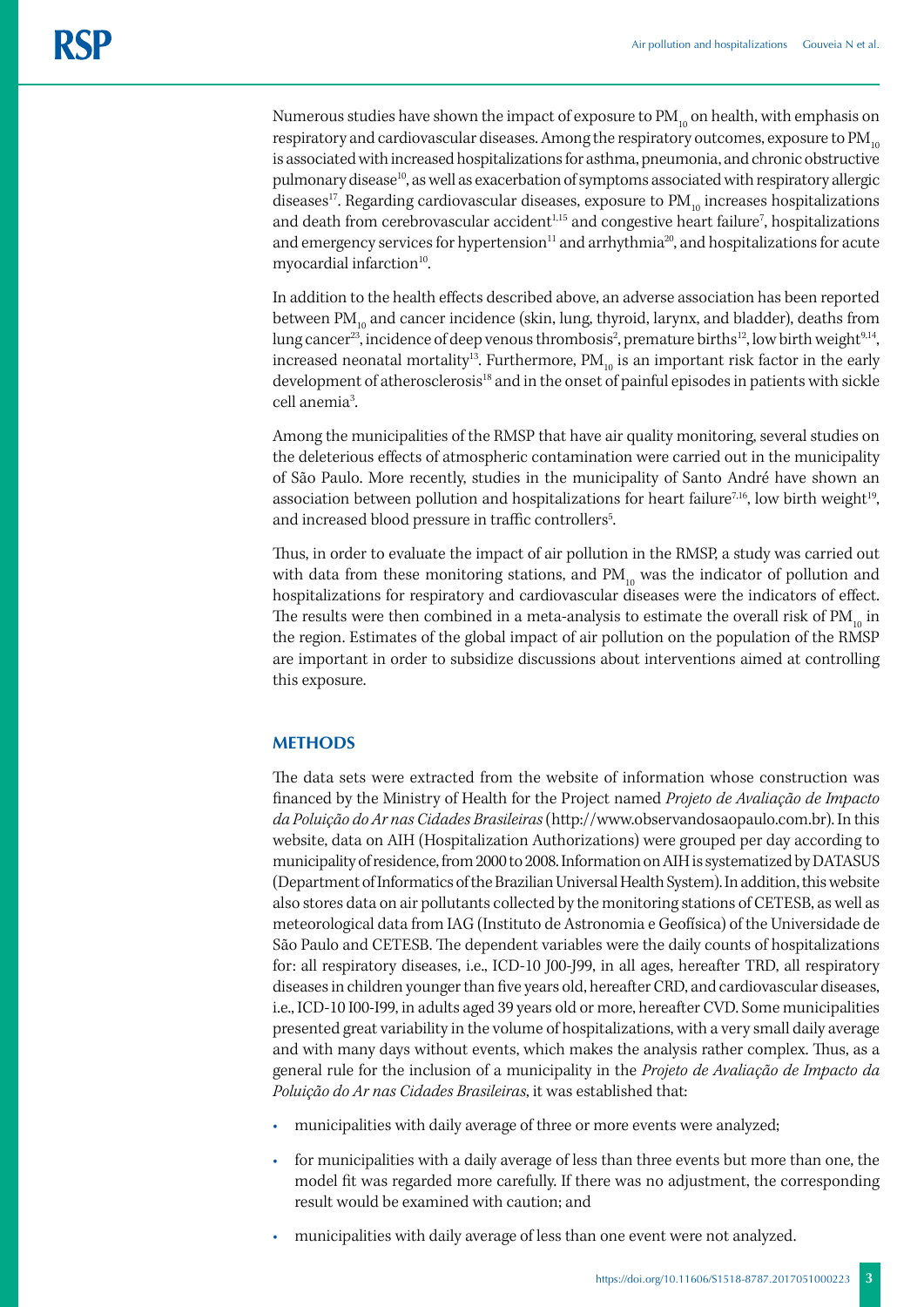In the RMSP, not all municipalities monitor every regulated pollutant, but they all monitor  $PM_{10}$ . Therefore, the focus of this study was to analyze exposure to  $PM_{10}$  in all municipalities as well as to summarize its effect estimates in the RMSP. Hourly  $PM_{10}$  measures were aggregated to daily averages. The municipality of São Paulo has thirteen air quality monitoring stations that measure  $PM_{10}$  and the municipalities of Santo André and Guarulhos have two stations each. In the other municipalities, only one air quality monitoring station of the CETESB measures  $PM_{10}$ .

For each municipality, overall exposure was the daily average over the set of available monitoring stations in the municipality. Time series of a pollutant measured in a monitoring station may have gaps, often with large periods without information. Therefore, all databases were evaluated for the completeness of the data on  $PM_{10}$ . A minimum period of analysis of three consecutive years was required, and the total sum of gaps could not account for more than 15% of the days. Consequently, there were variable periods of analysis of the municipalities to the detriment of what we initially proposed, which was to evaluate the impact of air pollution on the health of the RMSP population for the period from 2000 to 2008. Furthermore, the municipality of Carapicuíba was not included in the analysis, as it did not fulfill the above mentioned requirements in the period from 2000 to 2008.

Temperature and relative humidity of the air were used as controls in every time series analysis; however, most of the municipalities do not have meteorological stations. Therefore, the temperature and relative humidity indicators used for the municipalities were the same as those used for São Paulo. They were the average of the daily averages, the average of the daily minima, and the average of the daily maxima of the CETESB and IAG stations, all located in São Paulo. Even though there are meteorological monitoring stations in Guarulhos and São Caetano do Sul, their datasets presented large gaps, which hindered the use of these data.

The time series analyses were carried out using the ARES library, developed for the R platform<sup>d</sup>. A common methodology was applied to choose the models for the sites that joined the "*Projeto de Avaliação de Impacto da Poluição do Ar nas Cidades Brasileiras*".

We constructed explanatory models for daily counts of hospitalizations for each cause over time for each municipality participating in the study. The proposed models belong to the class of GAM (Generalized Additive Models), with the option of Poisson regression, according to the equation:

$$
ln(E(Y_t)) = \beta X_{1t} + \sum_{i=2}^{p} S_i(X_{it})
$$

where  $Y_t$  and  $X_{1t}$  are the numbers of morbid events (outcome) and the level of a given pollutant (exposure) in day *t*, respectively,  $X_i$  are the predictor variables, which include time, and  $S_i$  are smoothing functions, here natural splines. We also added indicator variables (dichotomous) for the days of the week and national or local holidays, testing their significance. Holidays with significance of up to 0.09 were grouped according to the direction of their effect: positive or negative. In the time series modeling process, we sought to minimize the AIC (Akaike Information Criterion) and optimize the PACF (partial autocorrelation function).

A working model was developed by municipality (Core Model). Under each model, all control variables were included as described above, followed by a thorough examination of the properties of the residuals, after which the model was regarded as appropriate, or not. If the residual diagnostics revealed any anomaly, the Core model was modified accordingly. The exposure time series – daily  $PM_{10}$  – was introduced in lags of up to five days (single lag) and we also verified the cumulative effect in that period, using a polynomial distributed lag model. This model, besides considering the latency of the effect of the pollutants, minimizes the instability in the estimation process, typical of analyses that use multiple lags $^{21}$ .

d Junger WL. Análise, imputação de dados e interfaces computacionais em estudos de séries temporais epidemiológicas [thesis]. Rio de Janeiro: Instituto de Medicina Social da Universidade Estadual do Rio de Janeiro; 2008 [cited 2017 Jul 10]. Available from: http://www.bdtd. uerj.br/tde\_arquivos/44/TDE-2013-05-16T162258Z-3184/ Publico/Washington%20 Leite%20Junger-tese.pdf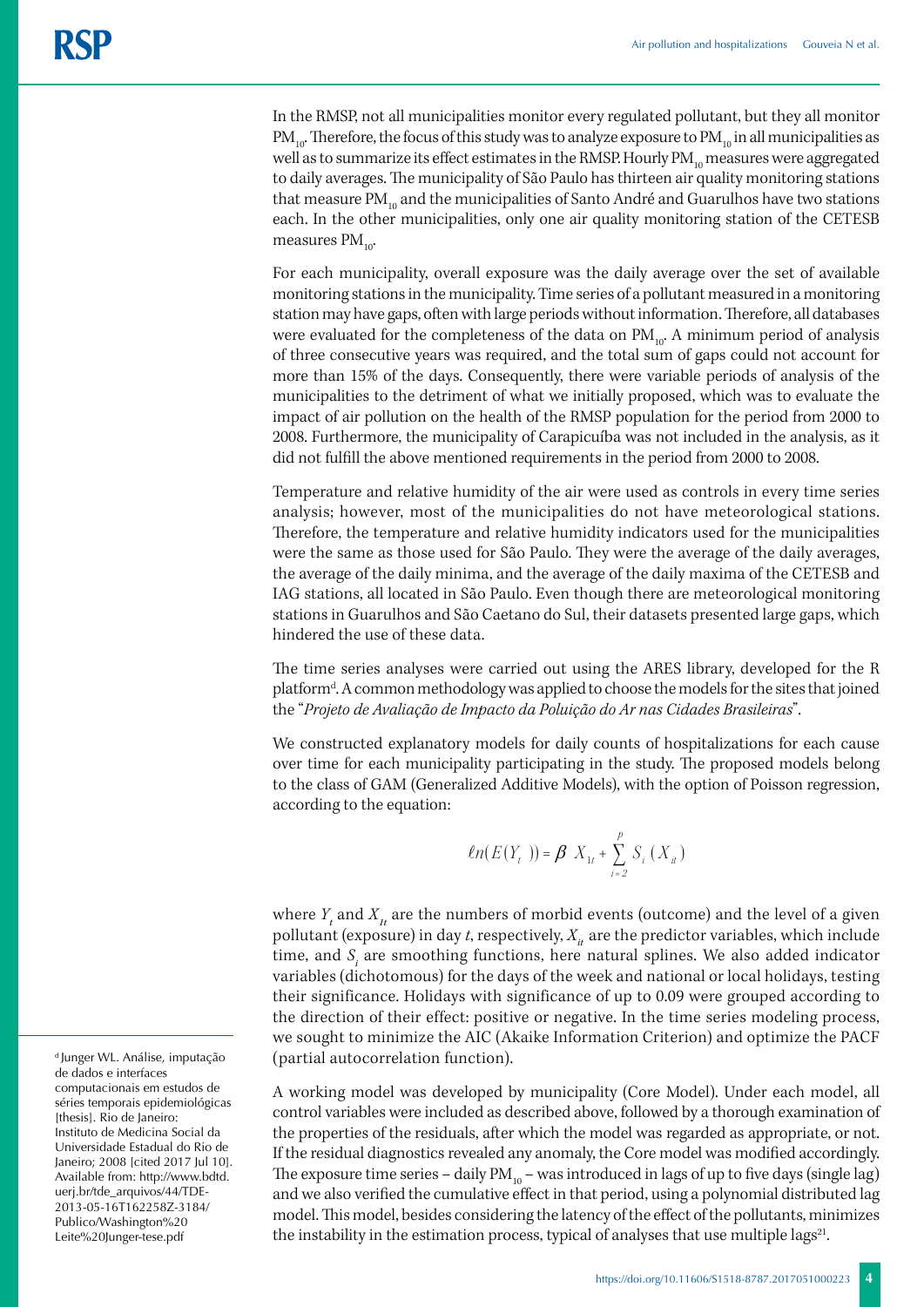The risk estimates were calculated after introducing the exposure variable in the Core model via a linear term (see above equation). From the statistical model, we can obtain the percentage relative risk for each increase of  $10\mu\text{g}/\text{m}^3$  in the levels of  $\text{PM}_{_{10}}$  In all analyses, we considered a significance level of 5%.

The following step was to perform the meta-analysis of the individual findings (municipalities), under the assumption of random effects (DerSimonian and Laird method $^6$ ) and the estimation of heterogeneity as proposed by Mantel-Haenszel, since the hypothesis of homogeneity was rejected in all cases. The meta-analysis was performed in Stata 12, using the macro *metan*, which allows the meta-analysis of fixed or random effects.

#### **RESULTS**

Table 1 shows the average number of hospitalizations for respiratory and cardiovascular diseases, as well as the descriptive analysis of the levels of  $PM_{10}$ , for each of the nine municipalities analyzed. With the exception of São Paulo, the other municipalities presented relatively small numbers of daily hospitalizations; however, only São Caetano do Sul had an average of less than one hospitalization per day for respiratory diseases in children. Guarulhos and Osasco presented the highest average values of  $PM_{10}$ . The percentage of missing  $PM_{10}$ values was rather low for all municipalities.

Given that the core model was developed for each municipality, there was a great variation in the number of degrees of freedom used to control time trends and seasonality, mainly because of the given period of analysis and the model choice criteria such as parsimony (smaller AIC) and optimization of the PACF. As an example, for total respiratory diseases in São Paulo, with a longer time period of analysis, 36 degrees of freedom were regarded to account for seasonality and trend, while for Taboão da Serra only 12 were needed. The daily value of each indicator, the average of two days, or the simple lag up to two days was used to control the temperature and humidity conditions in each municipality. For these indicators, few degrees of freedom were necessary, reaching a maximum of five in Mauá.

The relative risk estimates for the cumulative effects of zero to five days using the polynomial distributed lag model are presented in Table 2. All municipalities presented statistically significant estimates for hospitalizations for respiratory diseases with the exception of TRD in Santo André and CRD in Taboão da Serra. The relative risk of hospitalization for TRD associated to an increase of 10  $\mu$ g/m<sup>3</sup> in the levels of PM<sub>10</sub> ranged from 1.011 (95%CI 1.009–1.013) for São Paulo to 1.032 (95%CI 1.024–1.040) in São Bernardo do Campo. The risk of hospitalization for CRD ranged from 1.009 (95%CI 1.001–1.017) in Santo André to 1.077 (95%CI 1.056–1.098) in Mauá.

| <b>Municipality</b>   | <b>Respiratory</b><br>diseases | <b>Cardiovascular</b><br>diseases | <b>Respiratory diseases</b><br>$in < 5$ years old | <b>Period of analysis</b> | Average<br>$PM_{10}$ | <b>SD</b> | P <sub>25</sub> | <b>P50</b> | <b>P75</b> | $\frac{0}{0}$<br>missing<br>$PM_{10}$ |
|-----------------------|--------------------------------|-----------------------------------|---------------------------------------------------|---------------------------|----------------------|-----------|-----------------|------------|------------|---------------------------------------|
| Diadema               | 7                              | 5                                 | 3                                                 | 1/2004 to 12/2008         | 31.9                 | 21.4      | 17.0            | 27.0       | 41.0       | 4.16                                  |
| Guarulhos             | 15                             | 12                                | 6                                                 | 1/2003 to 12/2005         | 59.5                 | 26.2      | 41.7            | 54.2       | 71.7       | 8.67                                  |
| Mauá                  | 5                              | $\overline{4}$                    | $\overline{2}$                                    | 1/2001 to 12/2007         | 36.6                 | 19.0      | 23.1            | 33.2       | 47.1       | 4.85                                  |
| Osasco                | 7                              | 7                                 | 3                                                 | 1/2000 to 12/2008         | 58.0                 | 29.0      | 37.7            | 51.8       | 73.1       | 4.93                                  |
| São Bernardo do Campo | 8                              | 9                                 | 3                                                 | 1/2004 to 12/2006         | 36.6                 | 20.6      | 22.7            | 30.9       | 44.3       | 1.92                                  |
| São Caetano do Sul    | 3                              | 3                                 | 0.8                                               | 1/2000 to 12/2006         | 38.9                 | 19.8      | 24.7            | 34.5       | 48.8       | 5.16                                  |
| São Paulo             | 135                            | 122                               | 61                                                | 1/2000 to 12/2008         | 43.9                 | 20.6      | 29.0            | 38.9       | 54.6       | $\Omega$                              |
| Santo André           | 6                              | $\overline{7}$                    | $\overline{2}$                                    | 1/2000 to 12/2008         | 34.3                 | 20.3      | 19.9            | 27.0       | 43.3       | 0.67                                  |
| Taboão da Serra       | 3                              | 2                                 |                                                   | 1/2002 to 12/2004         | 40.8                 | 24.1      | 23.7            | 54.2       | 52.3       | 5.84                                  |

Table 1. Basic parameters of analysis: daily averages of hospitalizations, study period, and descriptive analysis of PM<sub>10</sub> in the municipalities researched.

Source: DATASUS and CETESB.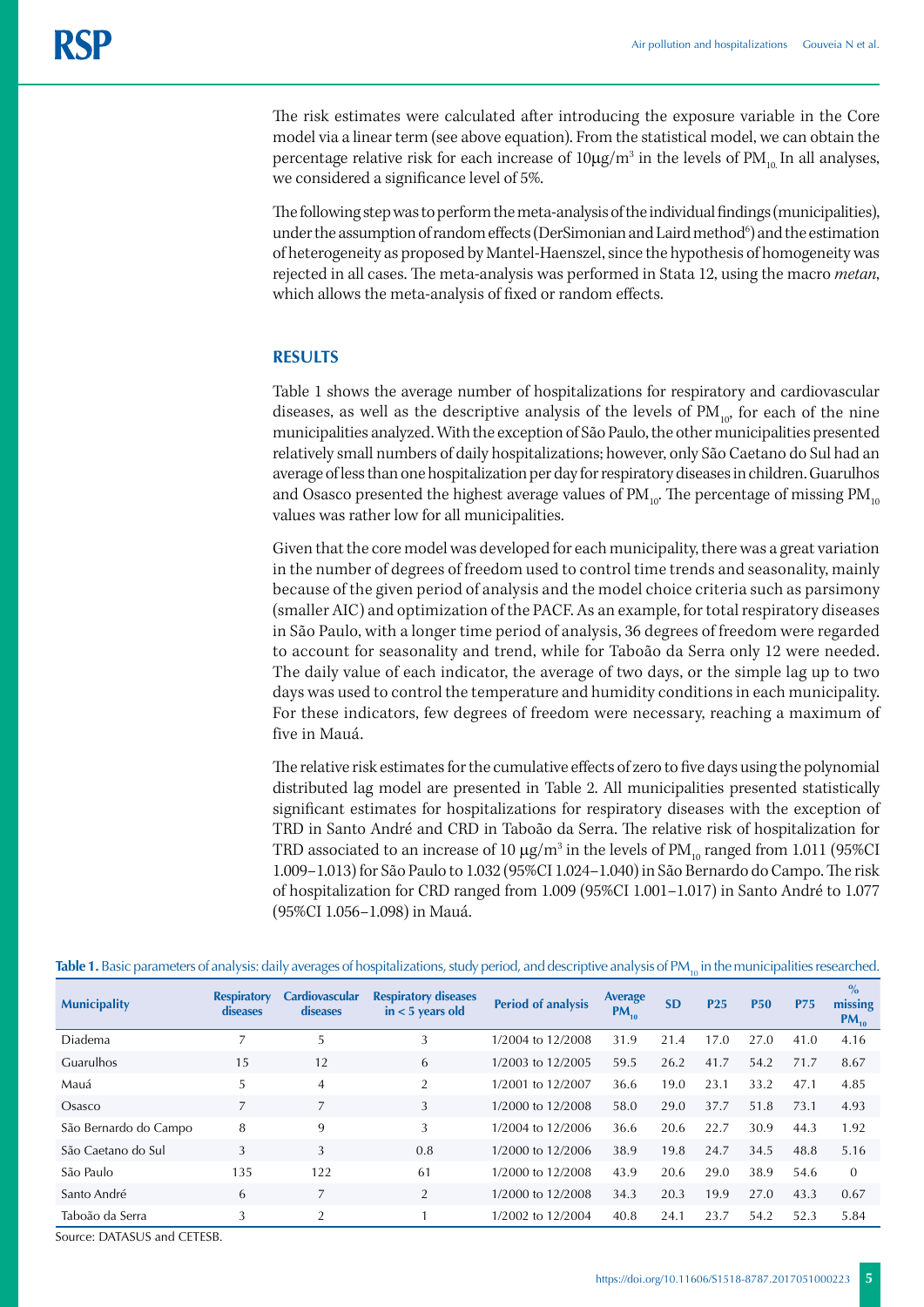On the other hand, the estimates for hospitalizations for CVD were statistically significant only for São Paulo, São Bernardo do Campo, and Santo André. In Santo André, we observed a relative risk of less than one. The other estimates presented great variation in addition to not being statistically significant (Table 2).

The meta-analysis of the three outcomes studied indicated heterogeneity among the individual estimates of each municipality; thus, random effects models were estimated to obtain summarized estimates. The results of the meta-analysis are presented in Figures 2, 3, and 4.

Note that the overall estimates of the effect of PM  $_{10}$  for an increase of 10  $\mu$ g/m<sup>3</sup> were statistically significant and of similar magnitude for hospitalizations for respiratory diseases and all ages (RR = 1.014, 95%CI 1.009–1.019) and for children younger than five years old (RR = 1.019, 95%CI 1.012–1.025). On the other hand, the summary estimate for hospitalizations for CVD was approximately one and not statistically significant.

**Table 2.** Relative risks (RR) and 95% confidence interval (95%CI) for an increase of 10  $\mu$ g/m<sup>3</sup> in the levels of  $PM_{10}$  for each outcome in the municipalities studied.

| <b>Municipality</b>   | <b>Total respiratory diseases</b> |                 | <b>Total respiratory diseases</b><br>$<$ 5 years old |                          | <b>Cardiovascular diseases</b> |                 |  |
|-----------------------|-----------------------------------|-----------------|------------------------------------------------------|--------------------------|--------------------------------|-----------------|--|
|                       | <b>RR</b>                         | $95\%$ Cl       | <b>RR</b>                                            | 95%Cl                    | <b>RR</b>                      | $95\%$ Cl       |  |
| <b>Diadema</b>        | 1.012                             | 1.007-1.017     | 1.012                                                | $1.005 - 1.020$          | 1.001                          | 0.995-1.007     |  |
| Guarulhos             | 1.017                             | $1.012 - 1.021$ | 1.010                                                | $1.002 - 1.017$          | 0.996                          | $0.992 - 1.001$ |  |
| Mauá                  | 1.021                             | 1.008-1.033     | 1.077                                                | 1.056-1.098              | 0.956                          | $0.944 - 0.969$ |  |
| Osasco                | 1.012                             | 1.008-1.015     | 1.012                                                | $1.007 - 1.017$          | 1.001                          | $0.997 - 1.004$ |  |
| São Bernardo do Campo | 1.032                             | $1.024 - 1.040$ | 1.033                                                | 1.019-1.046              | 1.011                          | 1.005-1.018     |  |
| São Caetano do Sul    | 1.015                             | 1.006-1.024     | $\overline{\phantom{a}}$                             | $\overline{\phantom{m}}$ | 0.994                          | $0.985 - 1.003$ |  |
| São Paulo             | 1.011                             | 1.009-1.013     | 1.017                                                | 1.015-1.019              | 1.005                          | $1.003 - 1.006$ |  |
| Santo André           | 0.997                             | $0.992 - 1.002$ | 1.009                                                | $1.001 - 1.017$          | 0.991                          | 0.987-0.996     |  |
| Taboão da Serra       | 1.014                             | $1.003 - 1.026$ | 1.015                                                | $0.997 - 1.034$          | 1.038                          | 1.026-1.050     |  |



Note: Weights are from random effects analysis.

**Figure 2.** Relative risks (RR) and 95% confidence interval (95%CI) for hospitalizations for respiratory diseases for an increase of 10  $\mu$ g/m<sup>3</sup> in levels of PM<sub>10</sub> in the municipalities studied and meta-analysis for the set of municipalities.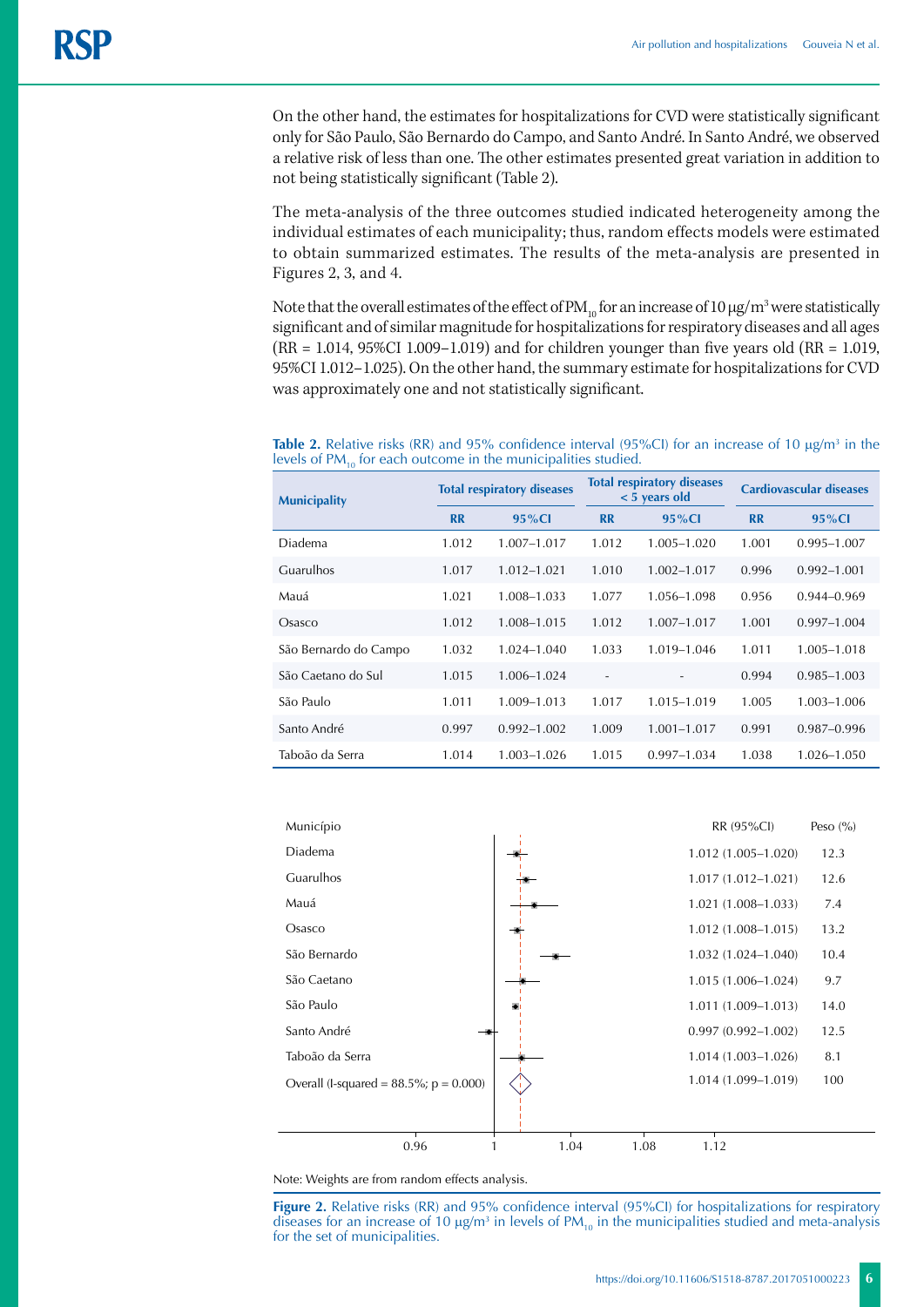

Note: Weights are from random effects analysis.

**Figure 3.** Relative risks (RR) and 95% confidence interval (95%CI) for hospitalizations for respiratory diseases in children for an increase of 10  $\mu$ g/m<sup>3</sup> in levels of PM<sub>10</sub> in the municipalities studied and meta-analysis for the set of municipalities.



Note: Weights are from random effects analysis.

**Figure 4.** Relative risks (RR) and 95% confidence interval (95%CI) for hospitalizations for cardiovascular diseases for an increase of 10  $\mu$ g/m<sup>3</sup> in levels of PM<sub>10</sub> in the municipalities studied and meta-analysis for the set of municipalities.

### **DISCUSSION**

This is the first study to estimate the risk of illness from air pollution in a large set of municipalities of the RMSP. We observed positive and statistically significant associations between exposure to  $PM_{10}$  and hospitalizations for total respiratory diseases and in children younger than five years old in almost all nine municipalities that have air quality monitors. On the other hand, only São Paulo and São Bernardo do Campo showed an association between the levels of  $PM_{10}$  and hospitalizations for CVD. Similarly, global estimates of the effect of exposure to pollution in the region indicated associations only with respiratory diseases. In summary, there was an increase of 1.4% in hospitalizations for total respiratory diseases for each increase of 10  $\mu$ g/m<sup>3</sup> in the levels of PM<sub>10</sub>. For children younger than five years old, the effect is slightly higher, with a 1.9% increase in hospitalizations.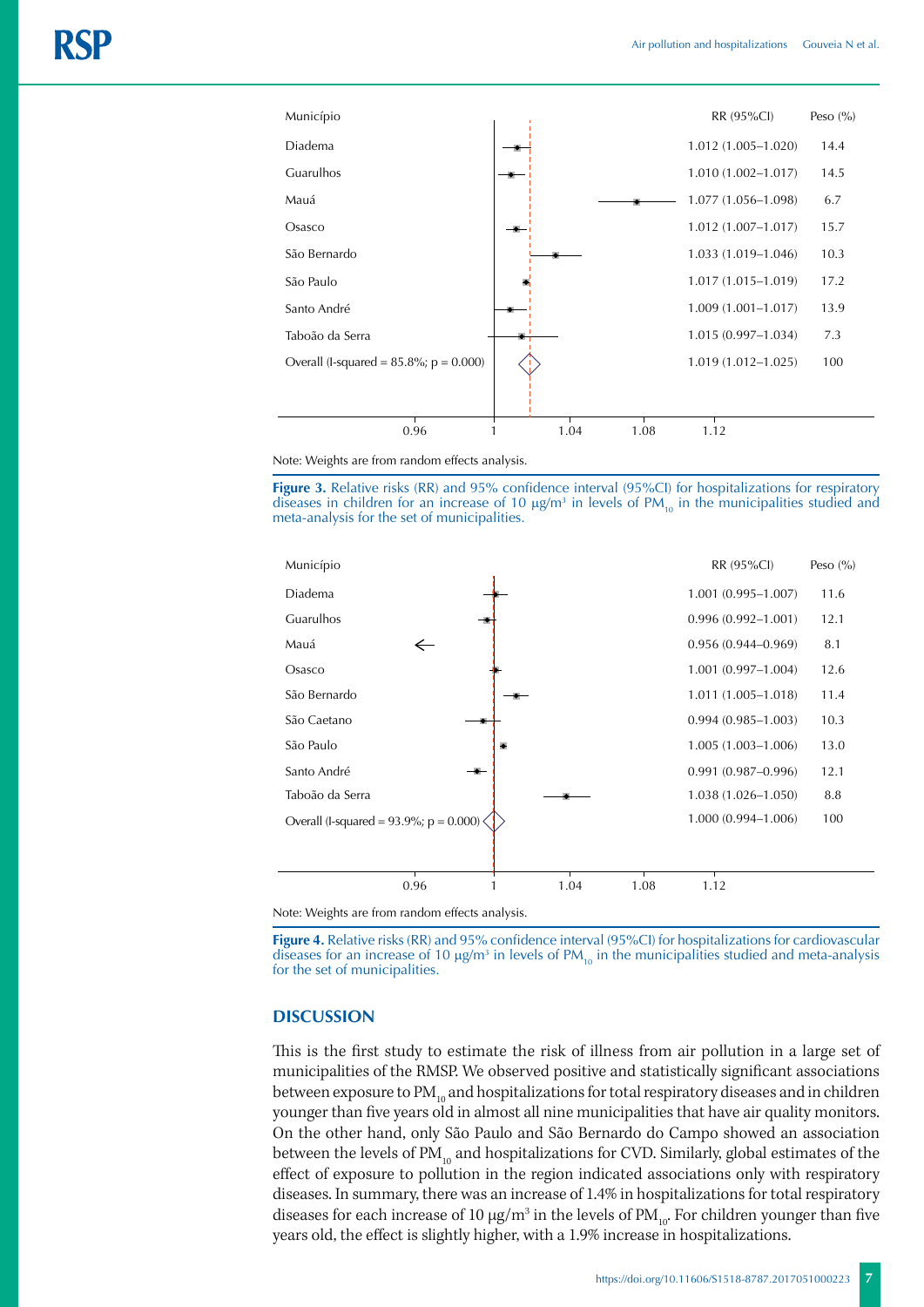The magnitude of the effects, both for the global estimates and those related to each municipality analyzed, was consistent with similar studies, both national<sup>8,10</sup> and international4,11. For example, a study carried out in the municipality of São Paulo has found an increase of 2.4% in hospitalizations for respiratory diseases in children younger than five years old associated with an increase of 10  $\mu$ g/m $^3$  in the levels of PM $_{10}^{-10}$ . This same study has found a statistically significant association for hospitalizations for CVD and with a magnitude very close to what we observed in this analysis for São Paulo.

We can also observe that respiratory diseases seem to be the best indicator of the health effects associated with air pollution. Freitas et al.<sup>8</sup>, in a study carried out in several Brazilian municipalities, have identified hospitalizations for respiratory diseases in children younger than five years old, followed by hospitalizations for total respiratory diseases, as the best indicators of the health effects of air pollution for surveillance purposes.

We can also note the high degree of atmospheric contamination to which the population of the RMSP is exposed. Two municipalities, Guarulhos and Osasco, presented an annual average of  $PM_{10}$  higher than the air quality standard established by the National Environment Council (CONAMA), equivalent to 50  $\mu$ g/m<sup>3</sup>. However, we highlight that the State Environment Council (CONSEMA) has ruled that the state of São Paulo should adopt stricter standards for air quality<sup>22</sup>. In May 2011, new air quality standards were adopted for the state of São Paulo, aiming to reach the limits recommended by the World Health Organization, of 20  $\mu$ g/m<sup>3</sup>, as the maximum annual average for  $PM_{10}$ . We highlight that all the municipalities of the RMSP would be outside this value according to this new parameter not yet fully in force in the state.

As any epidemiological study, this analysis presents some limitations, such as the fact that only 10 of the 39 municipalities of the RMSP monitor air quality. In addition, many of the municipalities have only one monitor, which may not adequately reflect the exposure of the whole population living there. Another limitation is the fact that many residents of these municipalities tend to spend most of the day in other locations, especially in the more central regions of São Paulo, because of work or study.

On the other hand, the estimates obtained by the meta-analysis should be reflecting the true impact of air pollution on the residents of the RMSP. It is important to know and quantify the estimates of the global impact of air pollution on the population living there to help design interventions that aim to reduce exposure to air pollution, as well as to estimate the economic costs of the health effects of this exposure. These data can also support the monitoring of variations in the health effects resulting from these possible interventions. As air quality gains more and more prominence as an important determinant of population health, cities must seek to ensure a better quality of air and, consequently, a better quality of life for their inhabitants.

#### **REFERENCES**

- 1. Amancio CT, Nascimento LF. Environmental pollution and deaths due to stroke in a city with low levels of air pollution: ecological time series study. *Sao Paulo Med J*. 2014;132(6):353-8. https://doi.org/10.1590/1516-3180.2014.1326733
- 2. Baccarelli A, Martinelli I, Zanobetti A, Grillo P, Hou LF, Bertazzi PA, et al. Exposure to particulate air pollution and risk of deep vein thrombosis. *Arch Intern Med*. 2008;168(9):920-7. https://doi.org/10.1001/archinte.168.9.920
- 3. Barbosa SMM, Farhat SCL, Martins LC, Pereira LAA, Saldiva PHN, Zanobetti A, et al. Air pollution and children's health: sickle cell disease. *Cad Saude Publica*. 2015;31(2):265-75. https://doi.org/10.1590/0102-311X00013214
- 4. Carugno M, Consonni D, Randi G, Catelan D, Grisotto L, Bertazzi PA, et al. Air pollution exposure, cause-specific deaths and hospitalizations in a highly polluted Italian region. *Environ Res*. 2016;147:415-24. https://doi.org/10.1016/j.envres.2016.03.003
- 5. Chiarelli PS, Pereira LAA, Saldiva PHN, Ferreira Filho C, Garcia MLB, Braga ALF, et al. The association between air pollution and blood pressure in traffic controllers in Santo André, São Paulo, Brazil. *Environ Res.* 2011;111(5):650-5. https://doi.org[/10.1016/j.envres.2011.04.007](http://dx.doi.org/10.1016/j.envres.2011.04.007)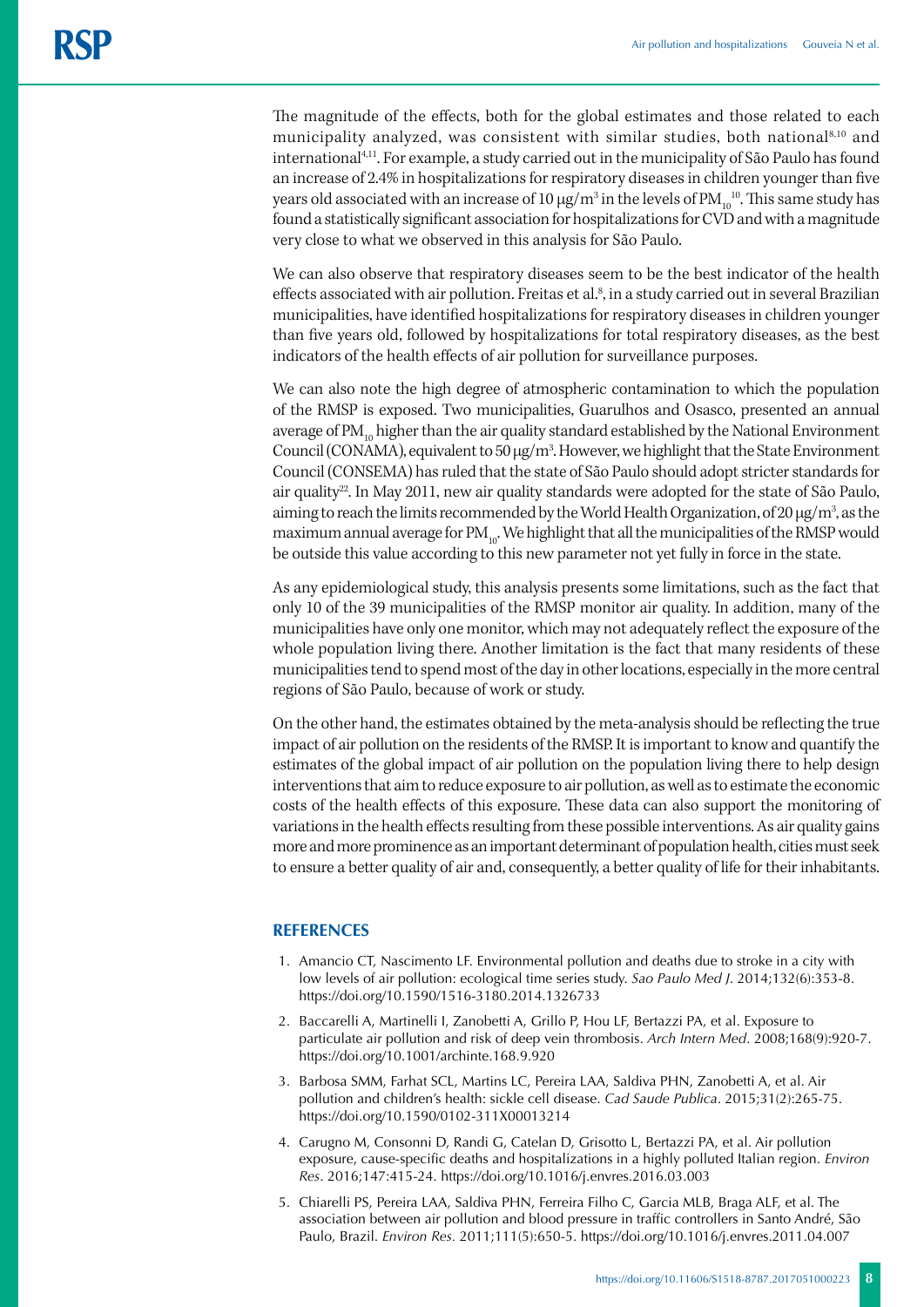- 6. DerSimonian R, Laird N. Meta-analysis in clinical trials. *Control Clin Trials*. 1986;7(3):177-88. https://doi.org/10.1016/0197-2456(86)90046-2
- 7. Evo CPR, Ulrych BK, Takegawa B, Soares G, Nogueira G, Oliveira LO, et al. Poluição do ar e internação por insuficiência cardíaca congestiva em idosos no município de Santo André. *Arq Bras Cienc Saude.* 2011 [cited 2017 Jul 10];36(1):6-9. Available from: http://files.bvs.br/ upload/S/1983-2451/2011/v36n1/a1917.pdf
- 8. Freitas CU, Junger W, Ponce de Leon AC, Grimaldi R, Silva MAFR, Gouveia N. Poluição do ar em cidades brasileiras: selecionando indicadores de impacto na saúde para fins de vigilância. *Epidemiol Serv Saude*. 2013;22(3):445-54. https://doi.org/10.5123/S1679-49742013000300009
- 9. Gouveia N, Bremner SA, Novaes HMD. Association between ambient air pollution and birth weight in São Paulo, Brazil. *J Epidemiol Community Health*. 2004;58(1):11-7. https://doi.org/10.1136/jech.58.1.11
- 10. Gouveia N, Freitas CU, Martins LC, Marcilio IO. Hospitalizações por causas respiratórias e cardiovasculares associadas à contaminação atmosférica no Município de São Paulo, Brasil*. Cad Saude Publica*. 2006;22(12):2669-77. https://doi.org/10.1590/S0102-311X2006001200016
- 11. Guo Y, Tong S, Zhang Y, Barnett AG, Jia Y, Pan X. The relationship between particulate air pollution and emergency hospital visits for hypertension in Beijing, China. *Sci Total Environ*. 2010;408(20):4446-50. https://doi.org/10.1016/j.scitotenv.2010.06.042
- 12. Lima TAC, Nascimento LFC, Medeiros APP, Santos VP. Association between maternal exposure to particulate matter and premature birth. *Rev Ambient Agua*. 2014;9(1):27-36. https://doi.org/10.4136/ambi-agua.1262
- 13. Lin CA, Pereira LAA, Nishioka DC, Conceição GMS, Braga ALF, Saldiva PHN. Air pollution and neonatal deaths in São Paulo, Brazil. *Braz J Med Biol Res*. 2004;37(5):765-70. https://doi.org/10.1590/S0100-879X2004000500019
- 14. Medeiros A, Gouveia N. Relação entre baixo peso ao nascer e a poluição do ar no Município de São Paulo. *Rev Saude Publica*. 2005;39(6):965-72. https://doi.org/10.1590/S0034-89102005000600015
- 15. Nascimento LFC, Francisco JB, Patto MBR, Antunes AM. Environmental pollutants and stroke-related hospital admissions. *Cad Saude Publica*. 2012;28(7):1319-24. https://doi.org/10.1590/S0102-311X2012000700010
- 16. Negrete BR, Rosa CC, Ikeuti DH, Delena PJ, Borba TM, Braga ALF. Poluição atmosférica e internações por insuficiência cardíaca congestiva em adultos e idosos em Santo André (SP). *Arq Bras Cienc Saude.* 2010 [cited 2017 Jul 10];35(3):208-12. Available from: http://files.bvs.br/ upload/S/1983-2451/2010/v35n3/a1688
- 17. Nicolussi FH, Santos APM, André SCS, Veiga TB, Takayanagui AMM. Poluição do ar e doenças respiratórias alérgicas em escolares. *Rev Saude Publica*. 2014;48(2):326-30. http://doi.org/10.1590/S0034-8910.2014048004940
- 18. Poursafa P, Kelishadi R, Lahijanzadeh A, Modaresi M, Javanmard SH, Assari R, et al. The relationship of air pollution and surrogate markers of endothelial dysfunction in a population-based sample of children. *BMC Public Health*. 2011;11:115. https://doi.org/ 10.1186/1471-2458-11-115
- 19. Romão R, Pereira LAA, Saldiva PHN, Pinheiro PM, Braga ALF, Martins LC. The relationship between low birth weight and exposure to inhalable particulate matter. *Cad Saude Publica*. 2013;29(6):1101-8. https://doi.org/10.1590/S0102-311X2013000600007
- 20. Santos UP, Terra-Filho M, Lin CA, Pereira LA, Vieira TC, Saldiva PH, et al. Cardiac arrhythmia emergency room visits and environmental air pollution in Sao Paulo, Brazil. *J Epidemiol Community Health*. 2008;62(3):267-72. https://doi.org/10.1136/jech.2006.058123
- 21. Schwartz J. The distributed lag between air pollution and daily deaths. *Epidemiology*. 2000;11(3):320-6. https://doi.org/10.1097/00001648-200005000-00016
- 22. Valentim LSO. Consema aprova novos padrões de qualidade do ar para São Paulo. *BEPA Bol Epidemiol Paulista.* 2011 [cited 2017 Jul 10];8(91):27-9. Available from: http://www.cvs. saude.sp.gov.br/up/Consema%20aprova%20novos%20%20%20padr%C3%B5es%20de%20 qualidade%20do%20ar%20para%20S%C3%A3o%20Paulo.pdf
- 23. Yanagi Y, Assunção JV, Barrozo LV. The impact of atmospheric particulate matter on cancer incidence and mortality in the city of São Paulo, Brazil*. Cad Saude Publica*. 2012;28(9):1737-48. https://doi.org/10.1590/S0102-311X2012000900012